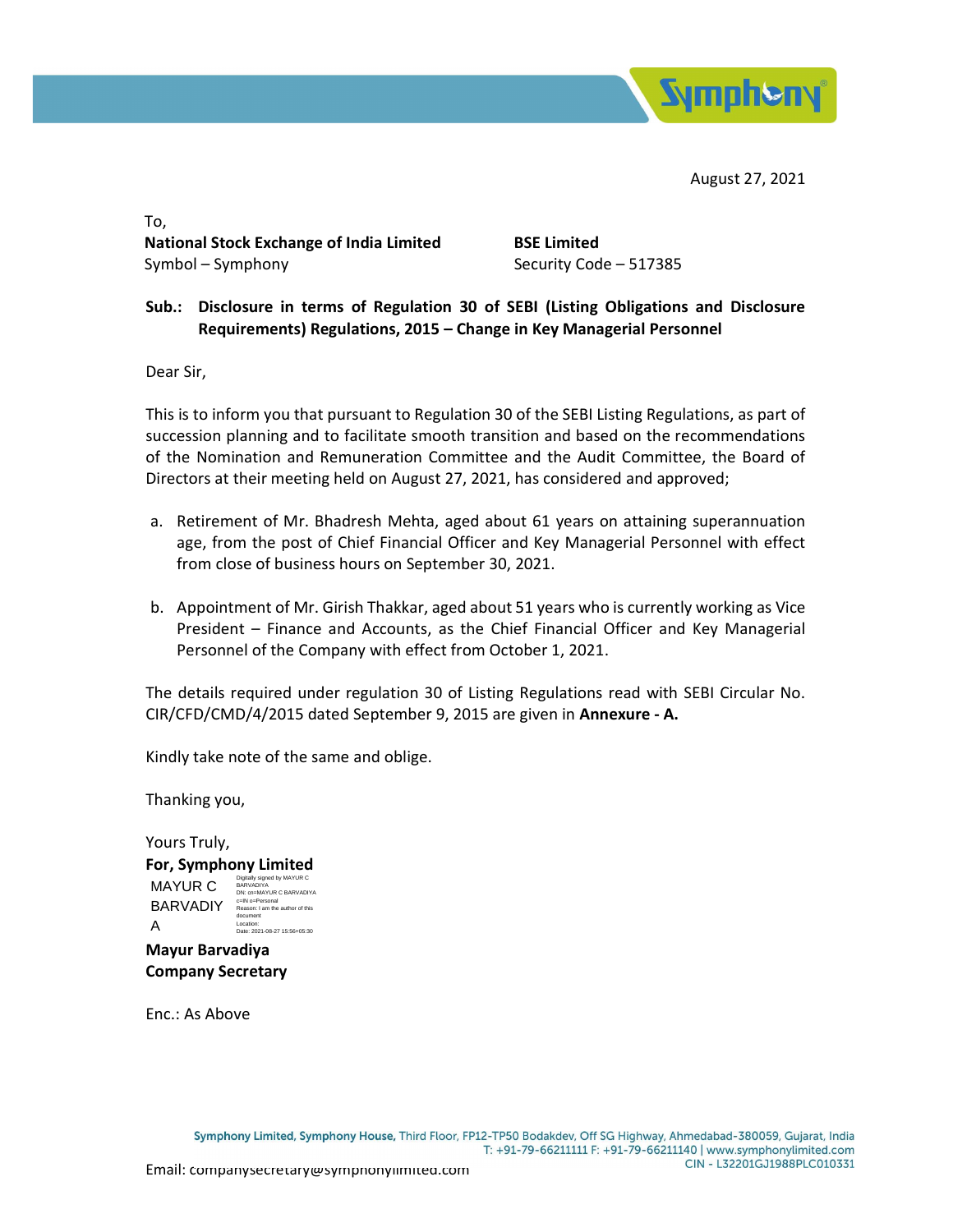

Annexure - A

Disclosure pursuant to Regulation 30 of the Securities and Exchange Board of India (Listing Obligations and Disclosure Requirements) Regulations, 2015 relating to change in Key Managerial Personnel

| Sr. | <b>Disclosure requirement</b>                                                                                  | <b>Details</b>                                                                                                                                                        |
|-----|----------------------------------------------------------------------------------------------------------------|-----------------------------------------------------------------------------------------------------------------------------------------------------------------------|
| No. |                                                                                                                |                                                                                                                                                                       |
| 1.  | Reason for change                                                                                              | Retirement of Mr. Bhadresh Mehta from the<br>post of Chief Financial Officer and<br>Key<br>Managerial Personnel of the Company<br>on<br>attaining superannuation age. |
| 2.  | Date of cessation / retirement                                                                                 | With effect from the close of business hours on                                                                                                                       |
|     |                                                                                                                | September 30, 2021.                                                                                                                                                   |
| 3.  | <b>Brief</b><br>profile<br>(in<br>οf<br>case<br>appointment).                                                  | Not Applicable                                                                                                                                                        |
| 4.  | of<br><b>Disclosure</b><br>relationships<br>between directors / KMP (in case<br>of appointment of a director). | Not Applicable                                                                                                                                                        |

## Details of Mr. Bhadresh Mehta